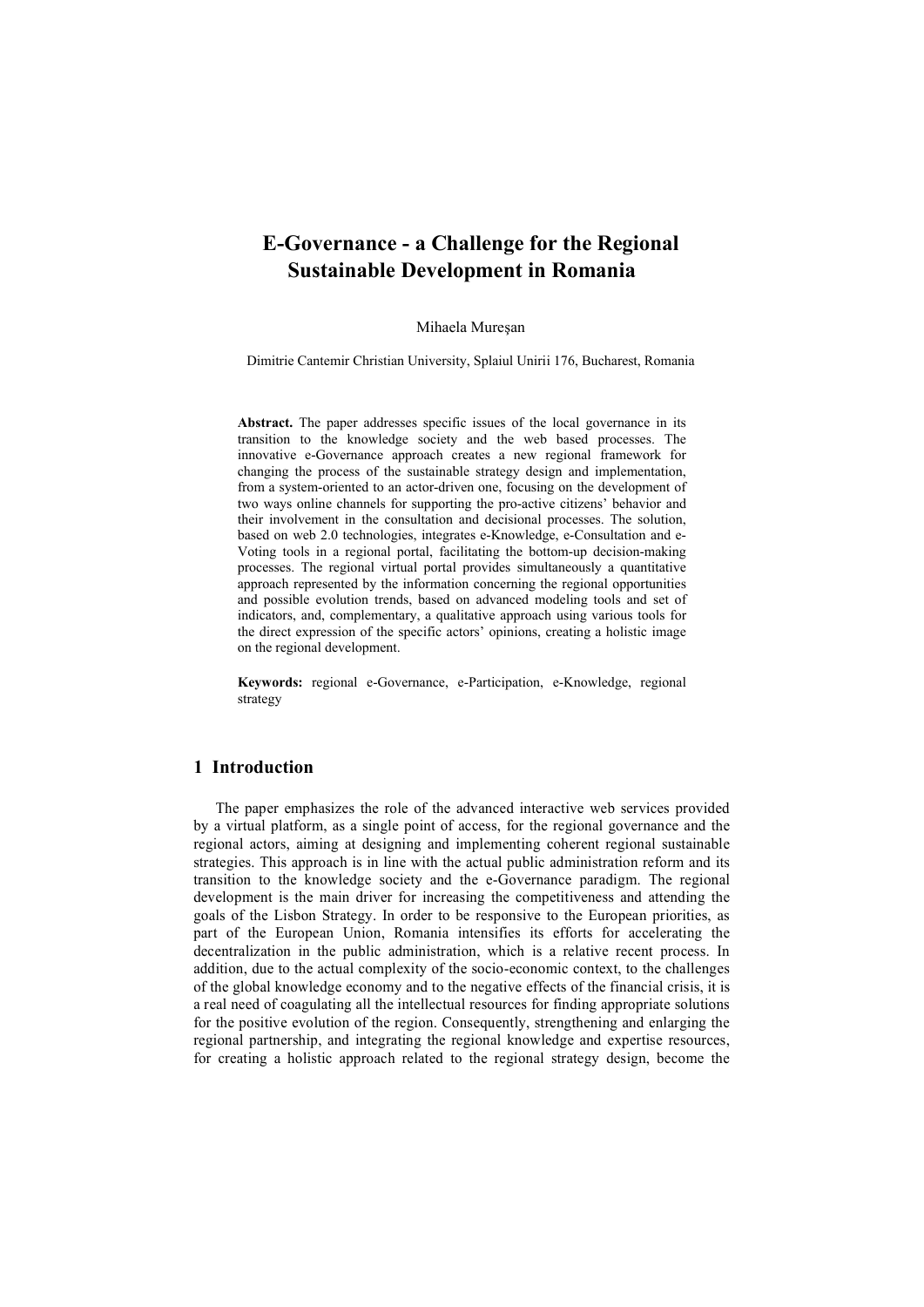main priorities of the Romanian local governance. The paper presents the specific issues of the Romanian development region Bucharest-Ilfov and the solutions proposed by the research team for creating the framework of the regional actors' participation in the regional planning process and increasing the local administration factors' capacity to reach tangible and appropriate decisions.

This paper aims to present an innovative view related to the transition to e-Governance by consultative and decisional online processes (e-Participation), focused on the regional strategy design and implementation, as a solution for increasing the public engagement of the citizens around the issues that affect their lives. Moreover, the solution includes also e-Knowledge tools for the acquisition of data and knowledge related to the regional development and for the presentation of the analysis results in real-time, in order to create a realistic image of the opportunities and challenges at the regional level. Integrating the e-Knowledge and e-Participation tools in a virtual regional platform creates a single access point to the information and to the interactive dialogue between the regional actors and the regional public governance.

The new Web 2.0 technologies have a major contribution for the development of the two ways online channels, supporting the active dissemination and use of the information, and the citizens' involvement in the public administration decisionmaking processes. The paper presents the e-Knowledge and e-Participation tools integrated in a virtual regional platform, as major components of the regional e-Governance.

# **2 Regional strategy design as a participative and iterative process**

The research contextualizes the challenges for Romania taking into consideration the specific situation of the transition from a centralized to a decentralized governmental system. The actual Romanian legislation creates the frame for the design of the regional development strategy, enabling wide participative processes, taking into consideration the European Cohesion Policy, as well as the main challenges of the decentralization and the new created Romanian territorial structures (the eight development regions). The Romanian legislative framework stipulates the procedures and the main workflows in designing the regional strategy. The institutional infrastructure for the new territorial structures (development regions) is represented by the eight regional development agencies, non-governmental entities providing public services and cooperating with the public local and central administration. This new institutional infrastructure and the challenges of becoming a member of the European Union lead to a wide re-engineering process for the public administration entities.

#### **2.1 Main workflows of the regional strategy design**

According to the actual legislation, the public administration is involved in and has the responsibility for the design of the regional strategy, as a participative and iterative process. The whole process of the design of the regional strategy for the 2007-2103 period and the main interactions among the actors involved are illustrated in the Fig. 1. The coordination of the regional strategy design represents the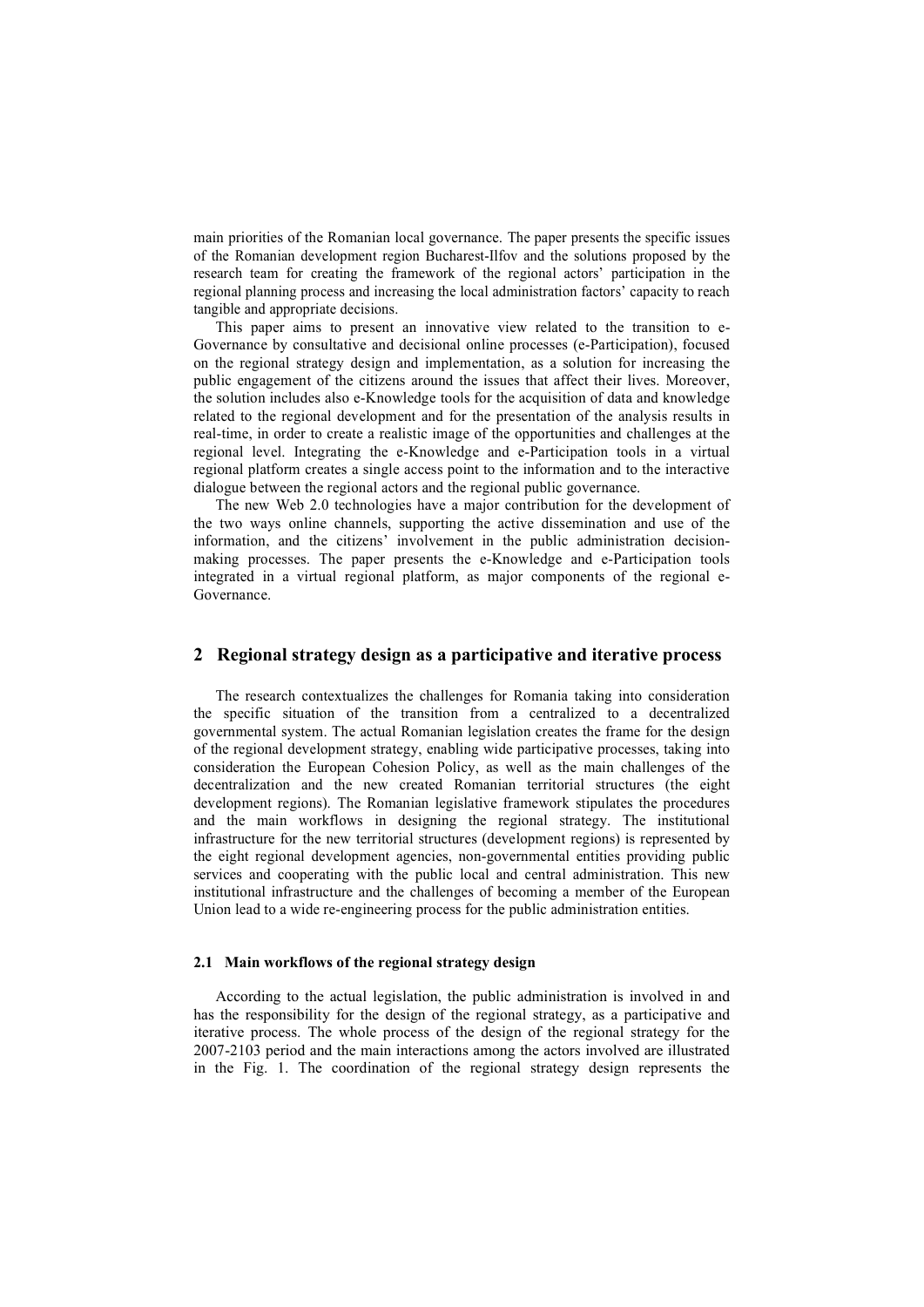responsibility of the Council for the Regional Development (CRD), the main decisional actor at the regional level, integrating representatives of various public administration entities. The Council also coordinates the activity of the regional development agencies (RDA) and validates the final version of the strategy. Creating the regional partnership represents the responsibility of the regional development agencies, which are also in charge with the design of the regional strategy, coordinating the activity of the Committee for the Design of the Regional Strategy (CDRS). The CDRS is responsible with the consultation process, creating the opportunities for the wide regional debate among the main regional stakeholders: representatives from the central and public administration, socio-economic entities, high education institutions, research centers etc.

A key role plays the National Institute for Statistics (NIS), providing the main information for a quantitative analysis. The regional strategy represents the basis for the elaboration of the Regional Development Plan (RDP), including concrete measures for the implementation of the strategy. The Ministry for the Regional Development and Tourism (MRDT) has the responsibility for the design of the RDP, integrating the regional strategic frames. The RDP represents the main input for the design of the National Development Plan (NDP), under the coordination of the Interinstitutional Committee for the National Plan (ICP), which acts under the direct supervision of the Ministry of Finance (MF).



Fig. 1. Main workflows for the design of the regional strategy

The results of the desk research and of the direct observation of the process carried out in Bucharest-Ilfov (2005-2007) suggest that the process has integrated various activities focusing on information provision, design, deliberation, consultation and approval, but without a wide representativeness, which was limited to some reduced focus groups debates, not even focused on specific issues. Moreover, it has been observed the lack of the citizens' participation to these activities, the inhabitants of the region being not directly involved or well represented by the non-governmental organizations. In conclusion, the analysis of the real implementation of the legislative framework concerning the regional development strategy design in Romania revealed a gap between rhetoric (the legislation framework) and reality, such as the lack of a consistent dialogue between the local governance and the regional actors, including the inhabitants of the region.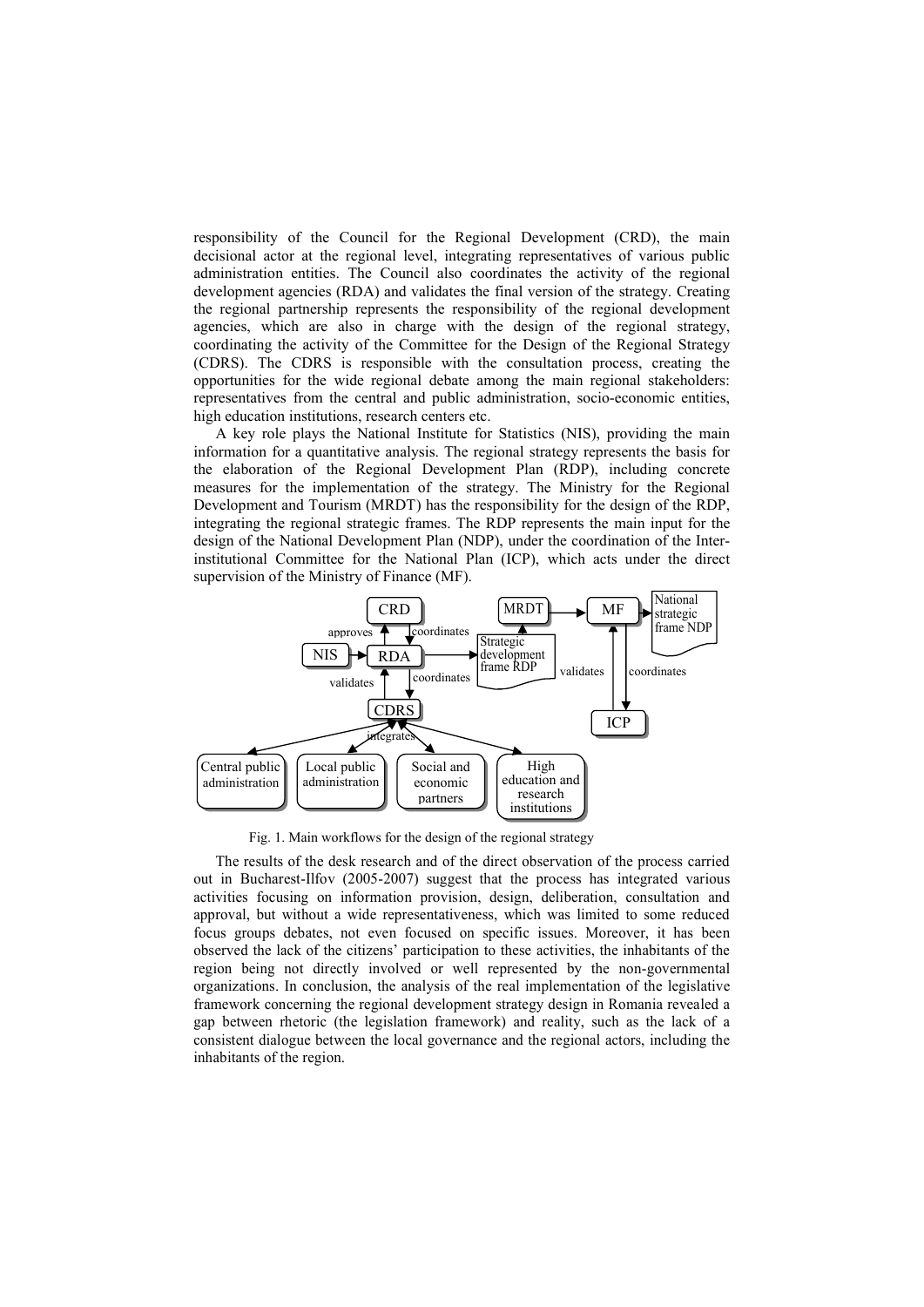### **2.2 Citizens' Interest related to the Regional Strategy Design in the Bucharest-Ilfov Region**

In order to refine the results of the research, a survey was organized in the Bucharest-Ilfov region, aiming at identifying the citizens' perceptions and opinions related to the regional strategy design. The main objective of the pilot survey is represented by the identification of the citizens' interest and wiliness to participate to the regional strategy design process. The main hypothesis of the survey are: (1) the majority of the inhabitants of the Bucharest-Ilfov region have not informed about the process of the regional strategy design; (2) the majority of the inhabitants of the Bucharest-Ilfov region would like to be involved in the process of the regional strategy design.

The questionnaire used was framed, with clearly formulated questions, so everybody could understand them, without any shadow of a doubt and with no ambiguities. The majority of the questions are closed, not leaving any room for personal subjective interpretation. The logical approach of the questions and the scale used to assess the answers aim to allow the ordering, centralizing and handling of data using statistical methods and IT programs. The sample was represented by 150 persons, all residents of the Bucharest-Ilfov region (126 persons from Bucharest – 84% and 24 from Ilfov – 16%). Aiming at conclusive results, a heterogeneous sample was random selected including a diversity of profiles, concerning the age, education, profession, occupation or socio-economic status. The respondents have been selected from a regional stakeholders' database, representing the main domains of the activity of the Bucharest-Ilfov region (47.3% in economic and financial area; 7.4 % in sociopolitical area; 13.3% in educational area; 6% in health area; 9.1% in public sector and 14.2 in other sectors). The distribution of the sample related to the age revealed that the majority of the respondents were under 45 years, i.e.  $90\%$  (30% in the group 18 – 25 years old; 25,3 in the group  $26 - 35$  years old and  $30,7\%$  in the group  $36 - 45$  years old) and only 10% were in the group of 46 to 60 years old. The analysis of the sample emphasizes also that the majority of the respondents were high qualified from the point of view of the education level and of the professional status. The majority of the persons participating in the survey were graduated (64,7%) and the rest of the people (35,3%) had attended the upper secondary education. This stands for an important asset concerning the capacity of the respondents to have a consistent contribution related to the sustainable regional strategy design.

| <b>Ouestions</b>                                                           | YES      | NO               |
|----------------------------------------------------------------------------|----------|------------------|
| Participation to the RS design 2005-2007                                   | $6.7\%$  | 93.3%            |
| Interest to know about the RS                                              | $84.7\%$ | 15.3%            |
| Knowledge about the RS design process                                      | $15.3\%$ | 84.7%            |
| Knowledge about the actual RS                                              | $15.3\%$ | 84.7%            |
| Interest to participate to the future RS design                            | $64.0\%$ | $36.0\%$         |
| Interest to have information about possible regional development scenarios | 88.0 %   | $12.0\,\sqrt{2}$ |

**Table 1.** Summary of the answers to the main questions of the pilot survey

The process of the design of the regional strategy was conducted during 2005- 2007, and the interviews have been organized in February-March 2008. The main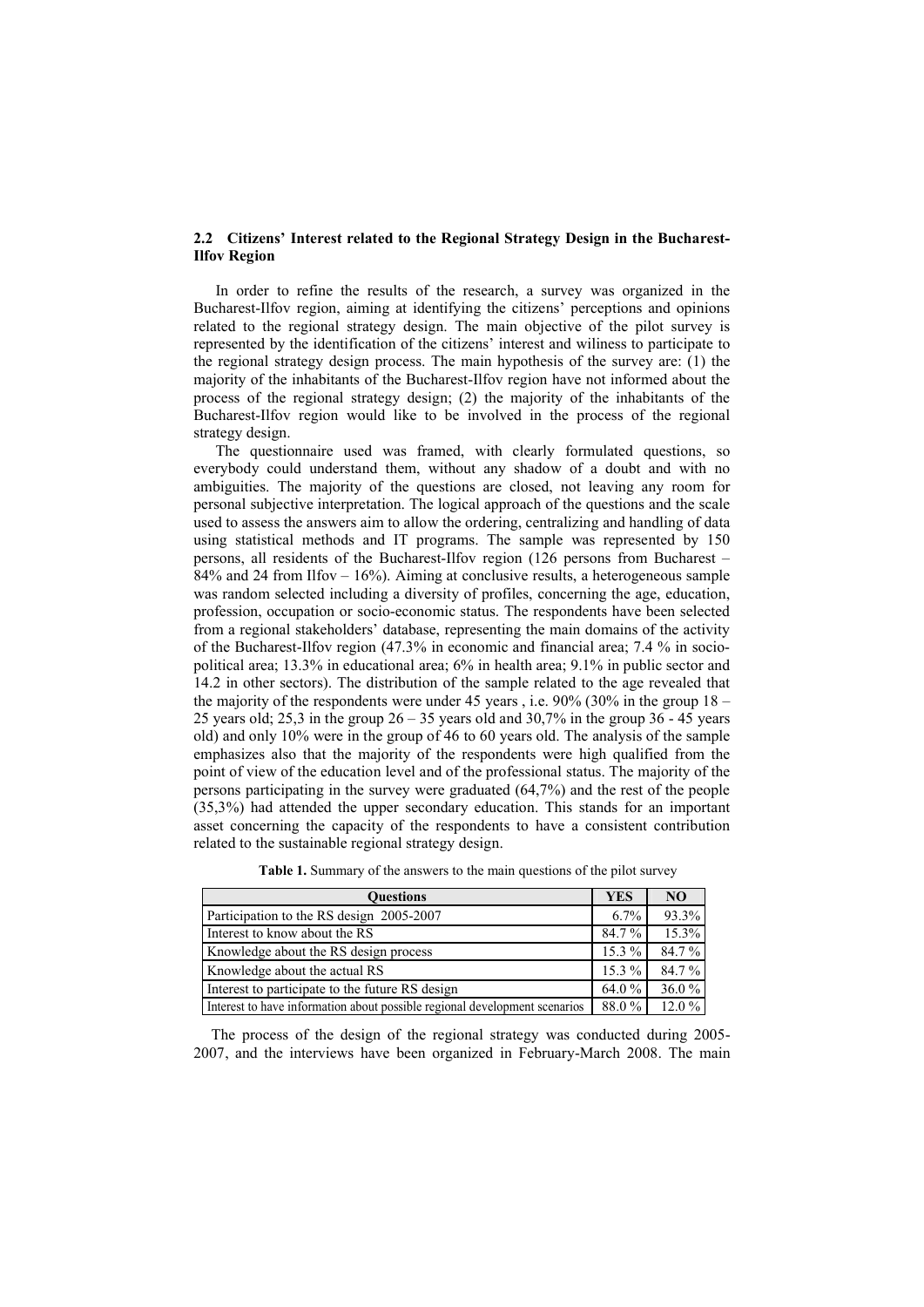questions of the interview focused on the knowledge about the regional strategy, the design process and also about the interest to participate in the future to the similar processes and to be informed about the results, as illustrated in the table 1.

The analysis of the answers to the main questions confirmed the hypothesis of the survey, demonstrating that the majority of the citizens of the Bucharest-Ilfov region were not involved in the process of the strategy design (93.3%) and moreover, they had no information about the strategy itself and about its design process (84.7%).

In the same time, the respondents were interested to have information about the regional strategy (88%) and also to be involved in the design process (64%). The 10 persons involved in the regional strategy design (6.7%), acted as representatives of the public administration (7 persons  $-4.7\%$ ) and NGOs (3 persons  $-2\%$ ). Nobody declared the involvement as simple citizen, which confirmed the initial hypothesis (1). In addition, the respondents also confirmed the utility of the virtual platform for the information delivery and for the online processes of consultation and deliberation: 53% considered the virtual platform very useful, 39% useful and only 8% not so useful. The survey demonstrated the citizens' increasingly demand to be informed and to take part in decision-making processes (hypothesis 2).

Beyond these conclusions the survey revealed also the need of tools and mechanism to increase the accessibility to public information and to provide the opportunity of an effective public engagement. The development of the adequate framework for the e-Participation and the implementation of the appropriate principles for the public engagement will contribute to avoid the citizens' lack of trust in policymakers and policy and will build a real regional consensus, facilitating also the implementation of the regional strategy.

### **3 Regional e-Governance for the Strategy Design**

In accordance with the European framework, the Romanian procedure for the strategy design needs the support and participation of the various actors in a formal or informal way, in order to support the decision-making for public policy purposes at any stage of the policy lifecycle [13]. As the conclusions of the direct observations, desk research and the results of the survey demonstrate, the regional stakeholders' involvement was very low. Therefore the involvement of the citizens in the strategy definition, with a consultative and decisional role, should be one of the major concerns of the Romanian local government for the future.

The solution proposed, i.e. a virtual regional platform supporting the participation of the citizens to the regional strategy design, offer a balanced approach for the decision–making process and the public engagement of the citizens. The openness of the public administration [10] and the extended use of the ICT tools, namely the Internet, increase the opportunities of creating interactive space between citizens and political actors [14]. This new approach, defined broadly as e-Democracy, generated wide debates among researchers and practitioners, concerning both conceptual and pragmatic sides of the e-Democracy and its place in the transition from e-Government to e-Governance.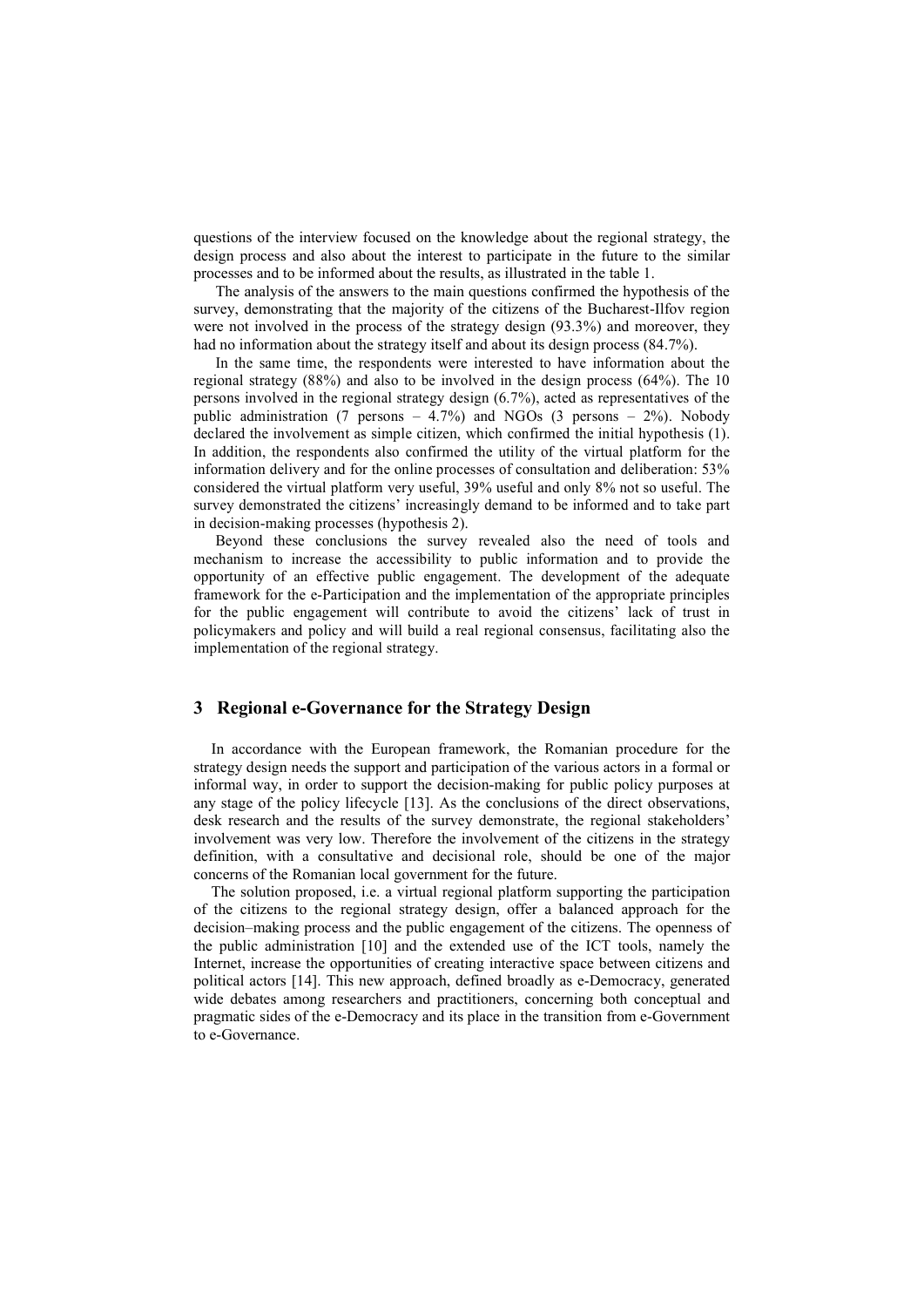#### **3.1 e- Governance versus e- Government**

There are various definitions for the e-Government concept adopted by the European Commission or the World Bank, such as: "The use of information and communication technologies in public administration combined with organizational change and new skills in order to improve public services and democratic processes and strengthen support to public policies" [7]; and also: "e-Government is the use of information technology to support government operations, engage citizens, and provide government services" [3].

The e-Governance concept introduces a wider perspective, being defined in terms of the interaction between the citizens and the representatives of the public authorities for defining, adopting and implementing policies. The fulfillment of this ambitious goal involves a complex process for translating the research results and advanced knowledge into practical applications, which enables transformational changes based on technology, as mentioned at the Ministerial Conference in Lisbon, 2007 [17]. Beyond the intensive knowledge use and technological approach, the e-Governance involves also, on one side, major structural changes for the public administration and the governance of the society [8], and on the other side, the citizens and various stakeholders' pro-active behavior in the framework of the policies design, approval and implementation. In this perspective, the concept of e-Democracy refers to "the possibility to develop the influence and participation of the public in the political sphere" [11], using advanced and efficient online interaction channels. As the pioneer researcher in the area, Jane E. Fountain, emphasized, this is "not only a question of improving efficiency" [8], by reducing the bureaucracy and enhancing the workflows, but mainly a change in mentality from both sides: government and citizens. As the European Commission outlines, "the pressure on public administration is so great that improving existing routines with the help of ICT alone is not enough; progress also requires more innovative approaches" [6]. In addition to the increased global competition, the democratic deficit and the ageing population, the actual financial crisis creates new challenges for the governmental entities consisting in the need of more efficient and effective strategic solutions. Thus, it is crucial to create a framework for an efficient cooperation within the governmental area and between the public authorities and the citizens, and all the entities which can support the decisionmaking processes, in order to integrate as many views and ideas as possible, aiming at addressing the actual challenges.

#### **3.2 e-Participation - main support for the e-Governance**

The e-Participation tools stimulate the democratic engagement, facilitating the online consultation (e-Consultation) and voting services (e-Voting). Despite the need of the public involvement in the policy design and implementation, the observers of the European e-Consultation processes noticed that the citizens' initiatives "have been poorly and arbitrarily integrated in the respective policies they intend to inform" [14]. The fact that the regional actors' initiatives are rarely included in the policies developed creates the regional actors' inertial behavior. Therefore, the stimulation of the regional actors' pro-active attitude represents one of the major challenges as a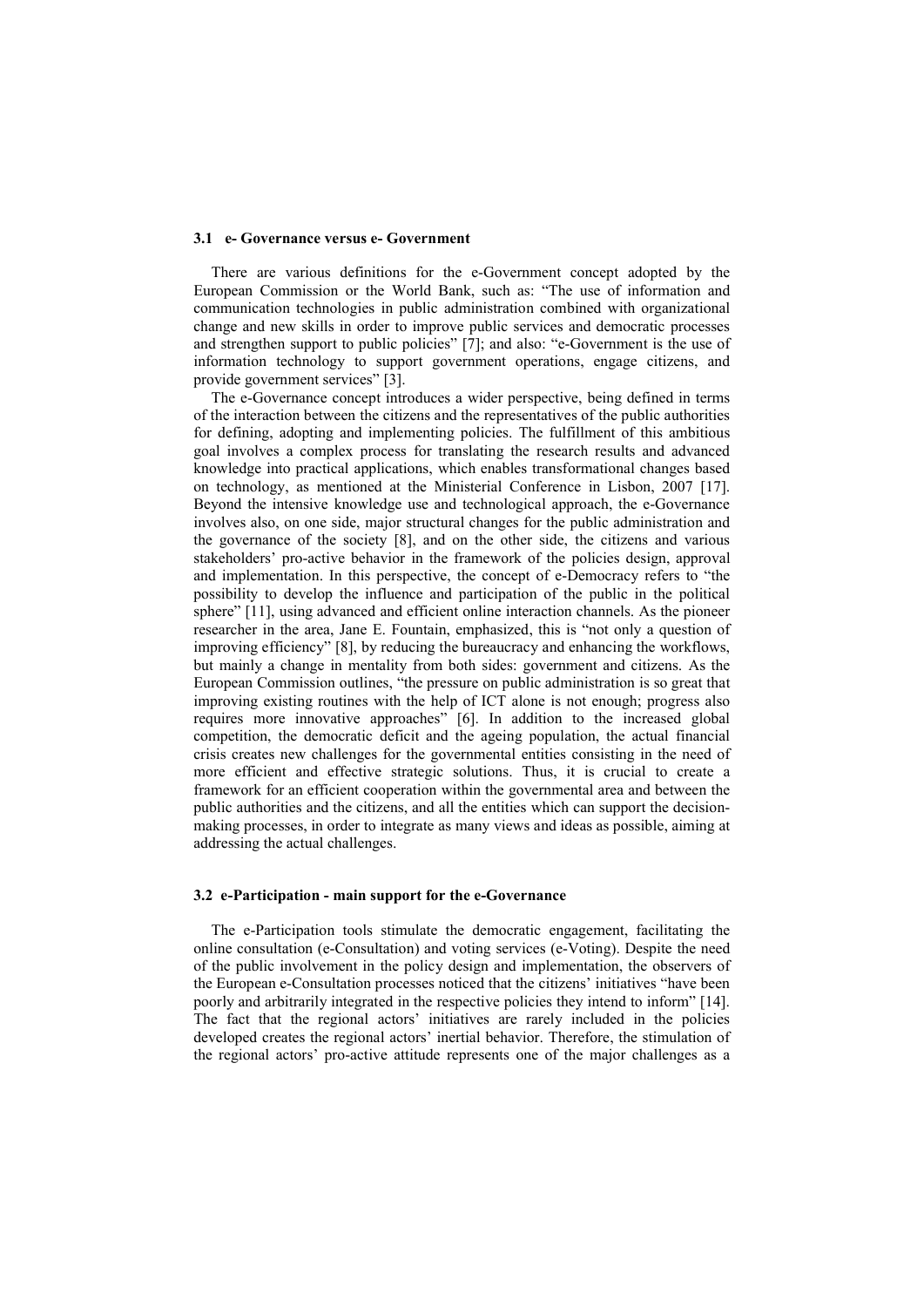success factor in the e-consultation process, relying on basic principles [16], consisting in: taking into consideration the real needs of the regional actors, promoting a culture of sustained engagement, increasing the inclusion and the demographic diversity, supporting and encouraging the wide participation, creating an open, and transparent environment based on trust, ensuring a real impact of the participatory efforts. In addition, the intensive use of the Internet at individual level, as well as the facilities of the web 2.0 technologies create new opportunities related to the attractiveness of the virtual environment and its flexibility. The use of a virtual regional platform, due to its synchronous and asynchronous interactions through two ways communication channels, provides the adequate solution for networking the governmental entities and implementing adequate tools (e-Knowledge, e-Practice, e-Consultation), for ensuring the efficient interactions within the governmental area, and also for promoting the community building and the dialogue with the citizens and other stakeholders.

#### **3.3 e-Consultation and e-Knowledge tools of the Regional Virtual Platform**

Meanwhile the e-Consultation process becomes a popular approach in the European space, for the active civic engagement in policy-making, in Romania it is a real need for promoting these concepts and creating the adequate infrastructure and web tools. In the previous planning process for the period 2007-2013, the citizens have not been involved, and only partially experts and representatives of various organizations took part in the debates. Consequently, one of the main results of the research project consists in designing the virtual regional platform, including e-Knowledge and e-Participation tools, in order to enlarge the regional partnership and to increase the interactivity between the citizens and the local governance entities. It has been noticed that the effectiveness of this process depends on different major factors, such as: the determination of the regional actors to participate in the process, the capacity of the citizens to provide a consistent input for the decision makers, and the political will to integrate the outcomes of the e-consultations in the regional strategy design.

#### **3.4 e-Knowledge tools of the Regional Virtual Platform**

Another critical issue is represented by the capability of the stakeholders to be involved as contributors to the strategy design. For this purpose, a regional knowledge base is designed and implemented as a repository of valuable knowledge and information related to the regional development trends, models and scenarios. The accessibility to this information, the simulations, the benchmarking and the various scenarios offer a scientific frame for a better understanding of the possible evolution of the region and a holistic approach related to the sustainable regional development. The platform, through its specific e-knowledge tools, supports the quantitative approach and provides valuable information for all the regional actors. The main indexes and set of indicators implemented through the regional virtual platform are represented by the: Sustainable Development Indicators (10 Themes, 3 levels) – Eurostat, National Institute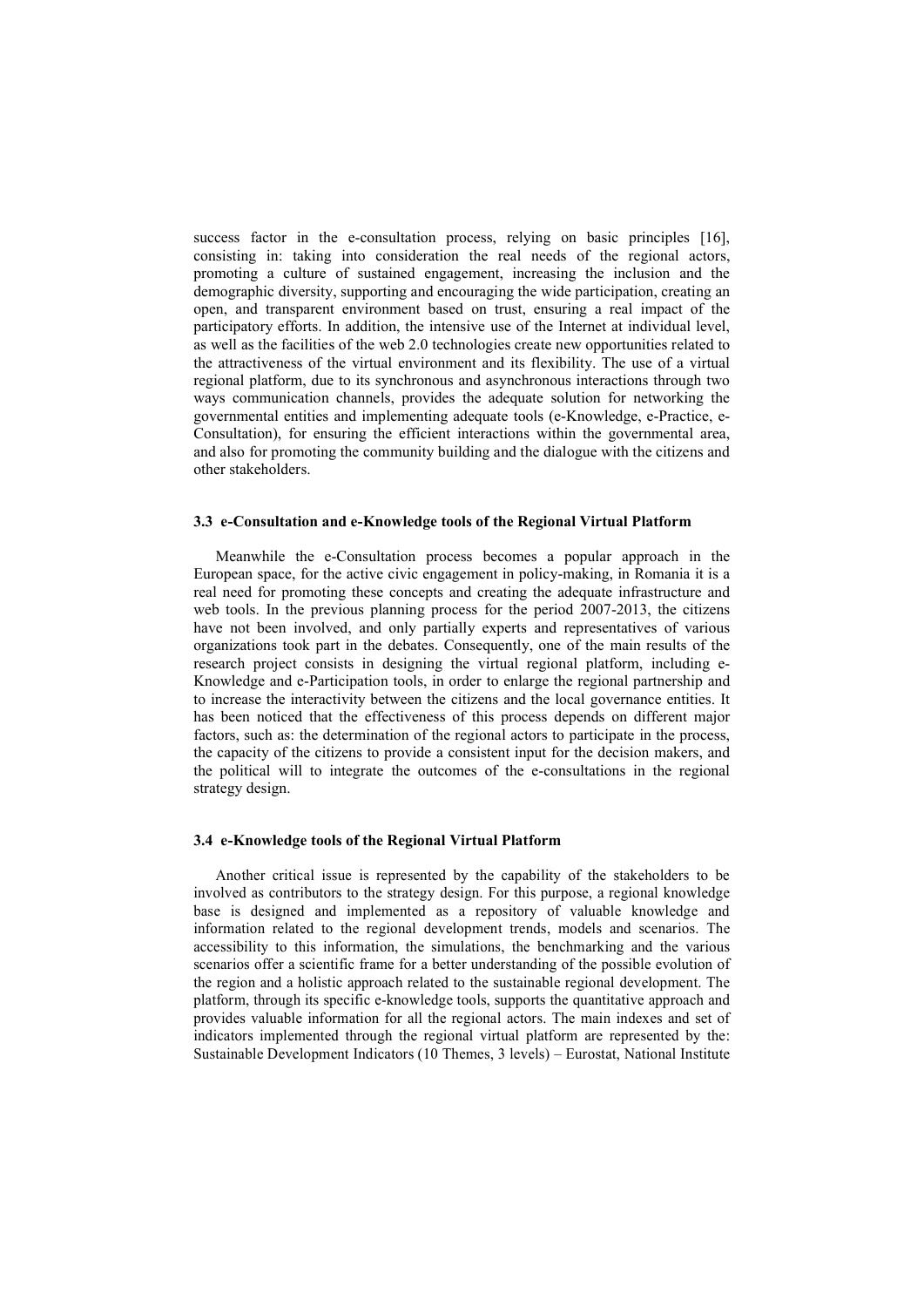for Statistics (Theme 1–8); Composite index for monitoring Lisbon strategy – European Commission; Sustainable Society Index (SSI) - Geurt van de Kerk; regional innovation performance index (RIPI) – European Commission; Environmental Performance Index (EPI) - Columbia University and Yale University; human development index (HDI) – United Nations Development Program. The research team has also proposed a composite index integrating the index for the personal development, the index for the quality of the environment, the index for the social environment and the index for the economic development. The quantitative analysis is based on these various indexes, facilitating the appropriate evaluation of the region results compared with other similar European regions and with other Romanian regions. The information provided integrating four axes: human development, environment protection, economic and social development illustrates the positioning of the region in the European and national space, identifying the future trends in the regional sustainable development (Fig. 2). The e-region platform, as a specific knowledge integrator and generator at the regional level, has as main functions: the acquisition of relevant knowledge and data; the analysis and data processing using various mechanism for specific benchmarking, trends identification, and foresight exercises.



Fig. 2. Generic architecture for the e-Knowledge tool for the sustainable regional strategy design

The sustainable models, the data analysis and the interpretation of the data contribute to the generation of various scenarios, as embedded knowledge, representing important tools for the decisional process of the identification of the objectives and priorities for the regional development on medium- and long term. The open access to the knowledge and information creates the premises for the regional actors to better understand the possible regional evolution. In this case, the regional stakeholders are well informed, have access to scientific analysis and their opinions could be more consistent and coherent. The decision makers could benefit from a holistic approach based on the effectiveness of the synergy between quantitative and qualitative perspectives of the analysis. The use of the e-Knowledge tools in conjunction with the e-Participation ones represents also the innovation introduced in the design of the regional virtual platform.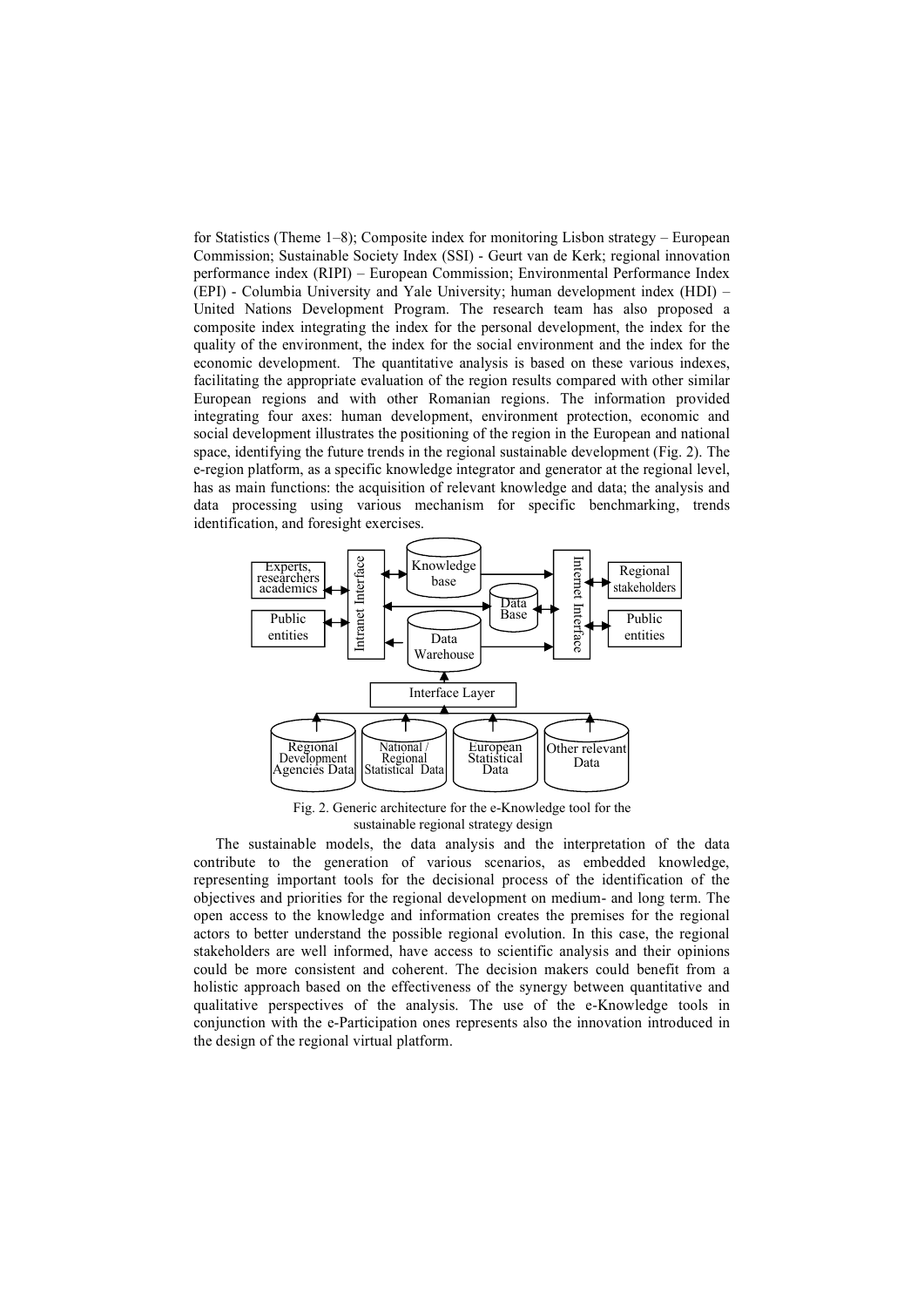#### **3.5 e-Participation tools of the Regional Virtual Platform**

The collaborative environment provided by the virtual platform, such as forum and virtual debates, will support also the wide interactions among specialists, citizens and local government representatives on a realistic and scientific base, aiming at identifying the objectives and the priorities for the regional development. The new generation of user-friendly digital tools and various communication channels support the facile interactivity of the regional actors, contributing to strengthen the regional partnership and to increase the synergy between the quantitative and qualitative analysis. As the European Commission emphasizes, "the discussion forums need to be better run and followed-up" [5], and, in this way, the effectiveness of the two-ways communication with the citizens will be enhanced. The various surveys and econsultations sessions ensure the synergy between the quantitative and the qualitative views related to the perspectives of the regional development, facilitating the identification of the major development directions. In this case, the importance of the citizens, as major contributors, will increase and it is obvious that the decision-makers will be more sensitive to the outcomes of the e-consultation process. This approach ensures a more accurate ex-ante evaluation of the regional strategy, increasing the quality of the process and of the outcomes provided. An important step after the econsultation and virtual debates is represented by the e-voting phase for selecting the objectives and priorities identified and even validating the final version of the regional strategy. In this case, the citizens, with their opinions and views are integrated in the design process of the strategy and also in the final phase of its approval. The participative process ensures the accuracy of the analysis and the consensus building related to the future development of the region, and accordingly represents a guaranty for the further involvement of the regional stakeholders during the implementation process. The organizations and the citizens have the opportunity to participate in the ongoing processes and further to observe their implementation. This approach increases the transparency of the process of the regional strategy design and implementation, which stands for main goal of the European Union [15]. In this perspective, the platform provides the facilities of an e-barometer, as a democratic-centric regional driver, used for gathering and analyzing the local/regional actors' satisfaction, in order to improve the local/regional development strategy and its design and implementation processes.

The e-Participation "offers citizens a greater share in political discourse and the ability to contribute with their own ideas, suggestions, and requests" [12], creating the e-Governance framework. The citizens have the opportunity to become contributors to the regional strategy design, melting their expertise and perception into the regional intellectual capital. The local administration could take advantage of this important unexploited potential, enhancing the local governance act. "The usability of the applications, tools, channels and devices through which e-Participation will take place in virtual space, need to be designed properly to support the citizens in this regard" [12]. In the same time, it is important to mention that the effectiveness of the e-Participation process, as component of the e-Governance, represents not only the reflex of the technological approach, but also a major mentality change for both sides: governance and regional actors.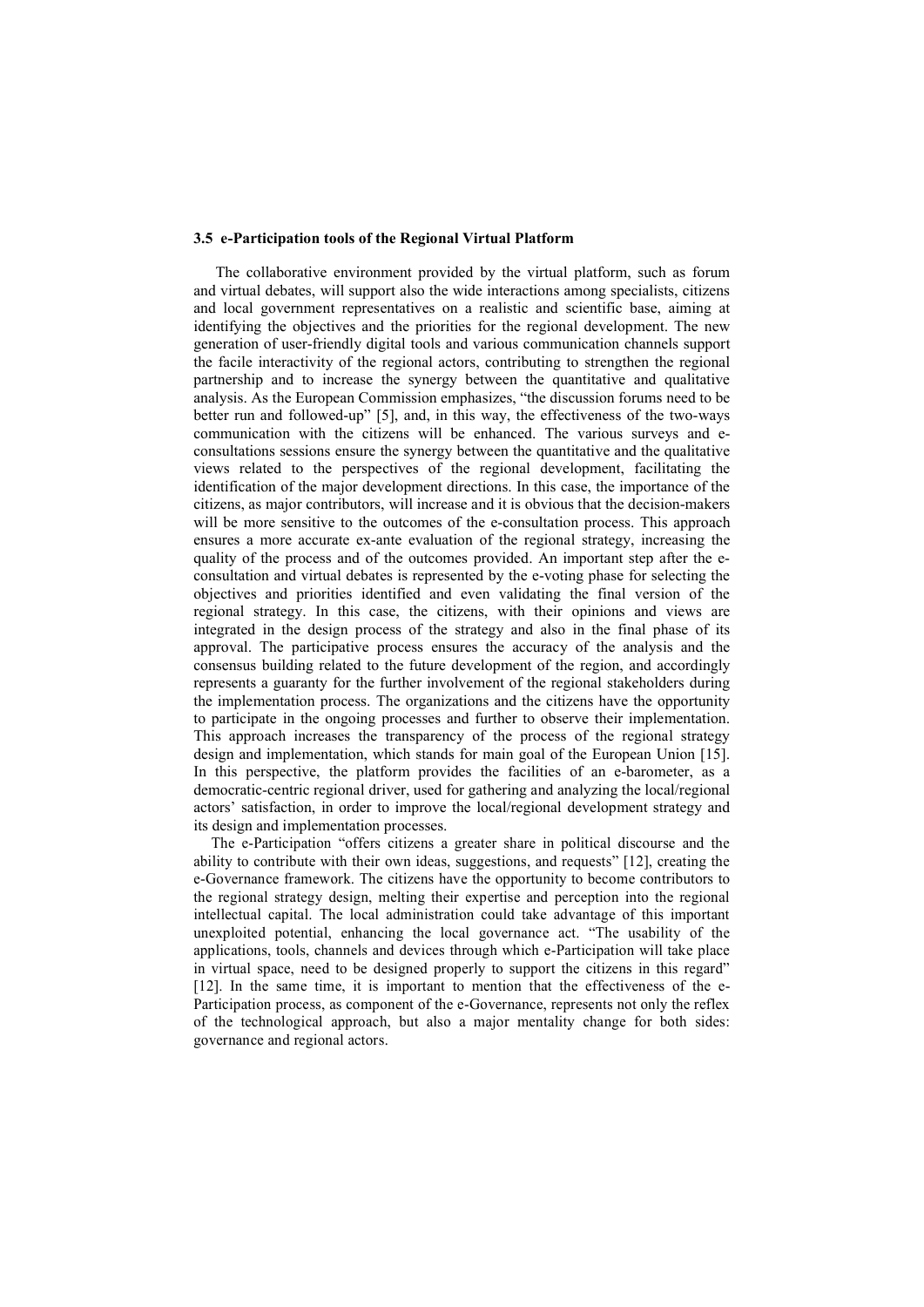Analyzing the state of the art related to regional virtual platform and e-Governance, we identified various European initiatives such as digital business ecosystems [1] and regional internet community portals [9], which are business oriented portals networking the business entities and have not the goal to bridge the public administration with the regional actors, especially the citizens, in order to create a democratic process for the development of public policies. Another important contribution in the area is represented by the eDemocracy.org, founded by Steven Clift, an important and enthusiastic sustainer of the e-Governance doctrine. We took advantage of the positive experience of the Steven Clift, shared in a generous way: "To build e-participation momentum, citizens need to experience results they can see and touch. By investing in transferable local models and tools, more people will use the Internet as a tool to strength their communities, protect and enrich their families and neighborhoods, and be heard in a meaningful way." [2] The ten steps proposed by Steven Clift [2] for building the e-Democracy represent a valuable guide concerning the "web based systems for supporting the decision-making at governmental levels" [13].

On one side, the regional stakeholders are stimulated to have a pro-active behavior in a structured manner through the e-region platform, so that their opinions could influence the regional decision-makers. On the other side, the participants in the process will be stimulated to be contributors as well for the knowledge base (new models, indicators, specific detailed information, refined analysis and scenarios etc) and also for the qualitative approach, i.e. expressing their personal perception on the regional sustainable development. For this purpose, the participants are invited to interact online with the public governance representatives, through various instruments.



Fig. 3. Generic architecture for the e-Consultation

The e-Consultation process integrates different tools for collecting as much information as possible, in order to build a holistic view on the regional development opportunities, aiming at adopting the best policies for the positive evolution of the region. The e-Consultation process (Fig. 3) is structured in phases, from the identification of the ideas, design of the regional strategy, consensus building, until the final step of the approval of the designed strategy. The first phases are based on gathering the regional actors' opinions through open forum debates and online brainstorming sessions. The second phase consists in filling in various sets of questionnaires, aiming at gathering the information related to the regional stakeholders' perception and satisfaction regarding their own life, the regional environment, the social and economic context. The results of the surveys are automatically processed and the centralized data and their interpretation are available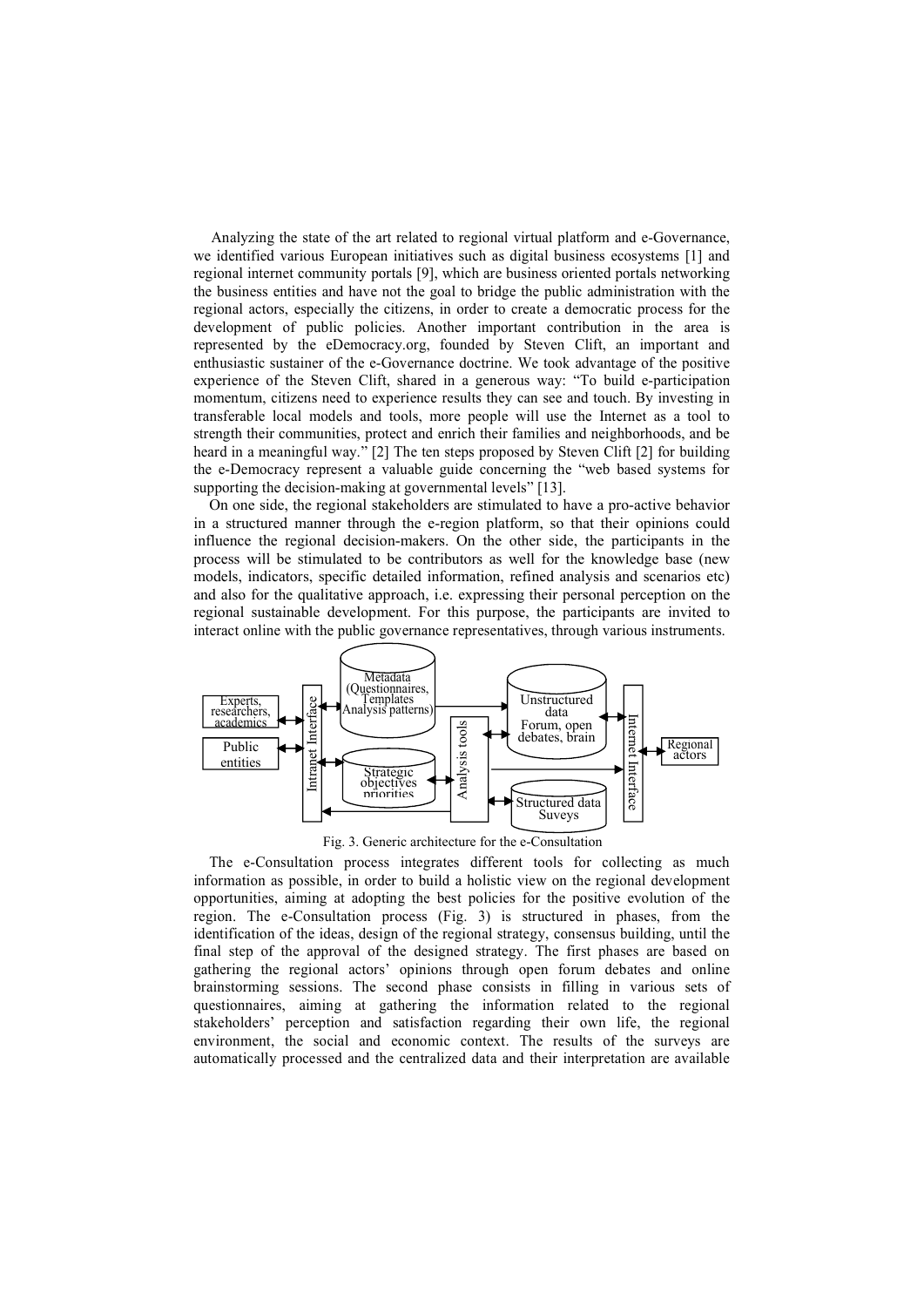for all the regional stakeholders, including public entities. Beside the formal interaction through various surveys, the citizens have the opportunity to participate also in an informal way, contributing with their suggestions to the debates and consultation processes. The e-region platform functionality supports also the iterative process of the identification of the objectives and priorities for the sustainable regional development, providing adequate tools for e-voting, in order to select the appropriate targets and to ensure a holistic and efficient approach for the future development. The platform facilitates the open interaction of the main regional actors, including the decisionmakers during the successive refinement of the regional strategy. The final objectives and priorities will be selected by open online vote. This approach supports the community consensus building related to major issues of the region and its future development, according to the regional actors' interest.

## **4. Conclusions**

According to the new citizen-oriented governance paradigm, the articulation of the e-Knowledge and e-Participation tools supports the binomial analysis of both quantitative approach, represented by the information concerning the regional opportunities and possible evolution trends, and qualitative approach, using various tools for the direct expression of the regional actors' opinions. The e-region platform creates the virtual environment and the specific tools supporting the scientific and realistic approach of the regional strategy design. The innovative solutions supporting the transition to the e-Governance at the regional level in Romania provides the adequate instruments to strengthen the regional partnership and to coagulate the regional intellectual capital in order to cope with the complexity of the actual development challenges. The main findings introduced by the research project are represented by the improvement of the scientific base of the regional strategy design and by the efficient interaction of the regional/local public entities with the stakeholders. This innovative approach represents a qualitative change for the regional governance, involving major changes in the policies design process. The decisions makers, represented by the various regional or central entities will have at their disposal accurate information, including the feedback obtained from the regional actors, in order to improve the regional policies. The acceptance and the implementation of such a platform is part of a wider process of the transition to the e-Governance. The platform articulates functions and components such as the regional knowledge repository and generator, and the e-Participation and e-Voting tools, creating the premises for bridging the gap between local governance and the regional actors. The platform offers also a solution for the decentralization process, which represents a real challenge for the Romanian local administration. This represents an efficient way to involve citizens and organizations in the regional development, as a knowledge based process. The design and the implementation of the regional/local strategy becomes an efficient and more realistic bottom-up process, integrating the best experiences and practices and better responding to the local needs. In this inclusive and democratic view, everybody, regardless of the socio-economic background, is given an equitable playing role in the design of the regional strategy, being part in the e-Governance process.